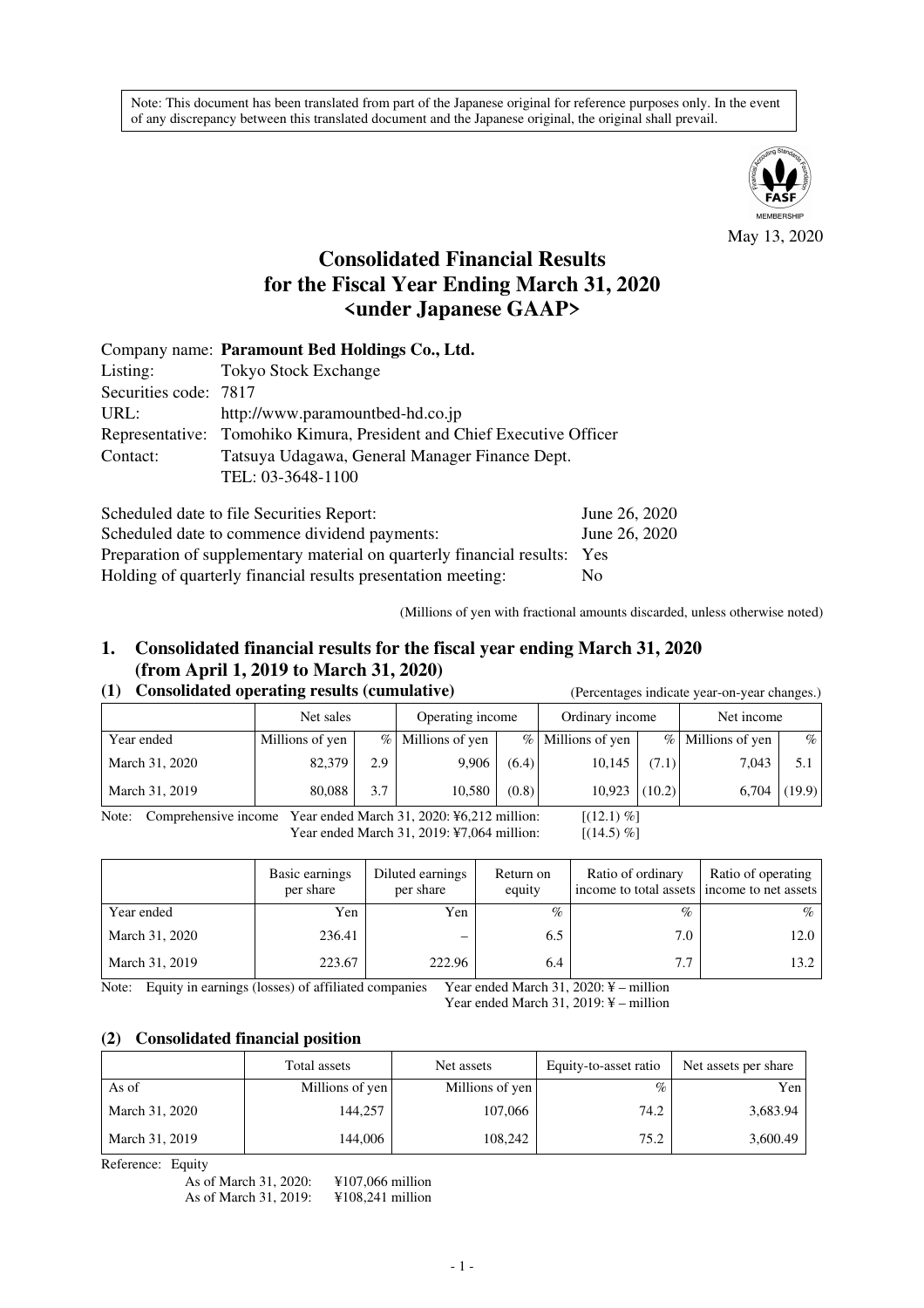### **(3) Consolidated Cash Flows**

|                | Cash flows from<br>operating activities | Cash flows from<br>investing activities | Cash flows from<br>financing activities | Cash and cash equivalents<br>at end of year |
|----------------|-----------------------------------------|-----------------------------------------|-----------------------------------------|---------------------------------------------|
| Year ended     | Millions of yen                         | Millions of yen                         | Millions of yen                         | Millions of yen                             |
| March 31, 2020 | 9,087                                   | $^{\triangle}3.579$                     | $^{\triangle}7.475$                     | 35,009                                      |
| March 31, 2019 | 7.914                                   | $\triangle 2.464$                       | $\triangle 2,842$                       | 37,069                                      |

### **2. Dividends**

|                                                    |                 |        | Dividends per share                          |                    |        | Total amount                     | Payout ratio<br>(Consolidated) | Ratio of<br>dividends to<br>net assets<br>(Consolidated) |
|----------------------------------------------------|-----------------|--------|----------------------------------------------|--------------------|--------|----------------------------------|--------------------------------|----------------------------------------------------------|
|                                                    | First           | Second | Third<br>quarter-end quarter-end quarter-end | Fiscal<br>year-end | Total  | of cash<br>dividends<br>(Annual) |                                |                                                          |
|                                                    | Yen             | Yen    | Yen                                          | Yen                | Yen    | Millions of yen                  | $\%$                           | $\%$                                                     |
| Fiscal year ending<br>March 31, 2019               | $\qquad \qquad$ | 50.00  | $\qquad \qquad$                              | 50.00              | 100.00 | 3,006                            | 44.7                           | 2.8                                                      |
| Fiscal year ending<br>March 31, 2020               | –               | 50.00  | $\overline{\phantom{0}}$                     | 50.00              | 100.00 | 2,956                            | 42.3                           | 2.7                                                      |
| Fiscal year ending<br>March 31, 2021<br>(Forecast) | $\qquad \qquad$ | 50.00  | $\overline{\phantom{0}}$                     | 50.00              | 100.00 |                                  |                                |                                                          |

## **3. Consolidated earnings forecasts for the fiscal year ending March 31, 2021 (from April 1, 2020 to March 31, 2021)**

As it is difficult to make rational calculations of COVID-19's global spread impact at present, we have not yet established forecasts for the fiscal year ending March 2021.

We will make an announcement regarding consolidated earnings forecasts promptly as soon as we are able to do so, while keeping an eye on future trends.